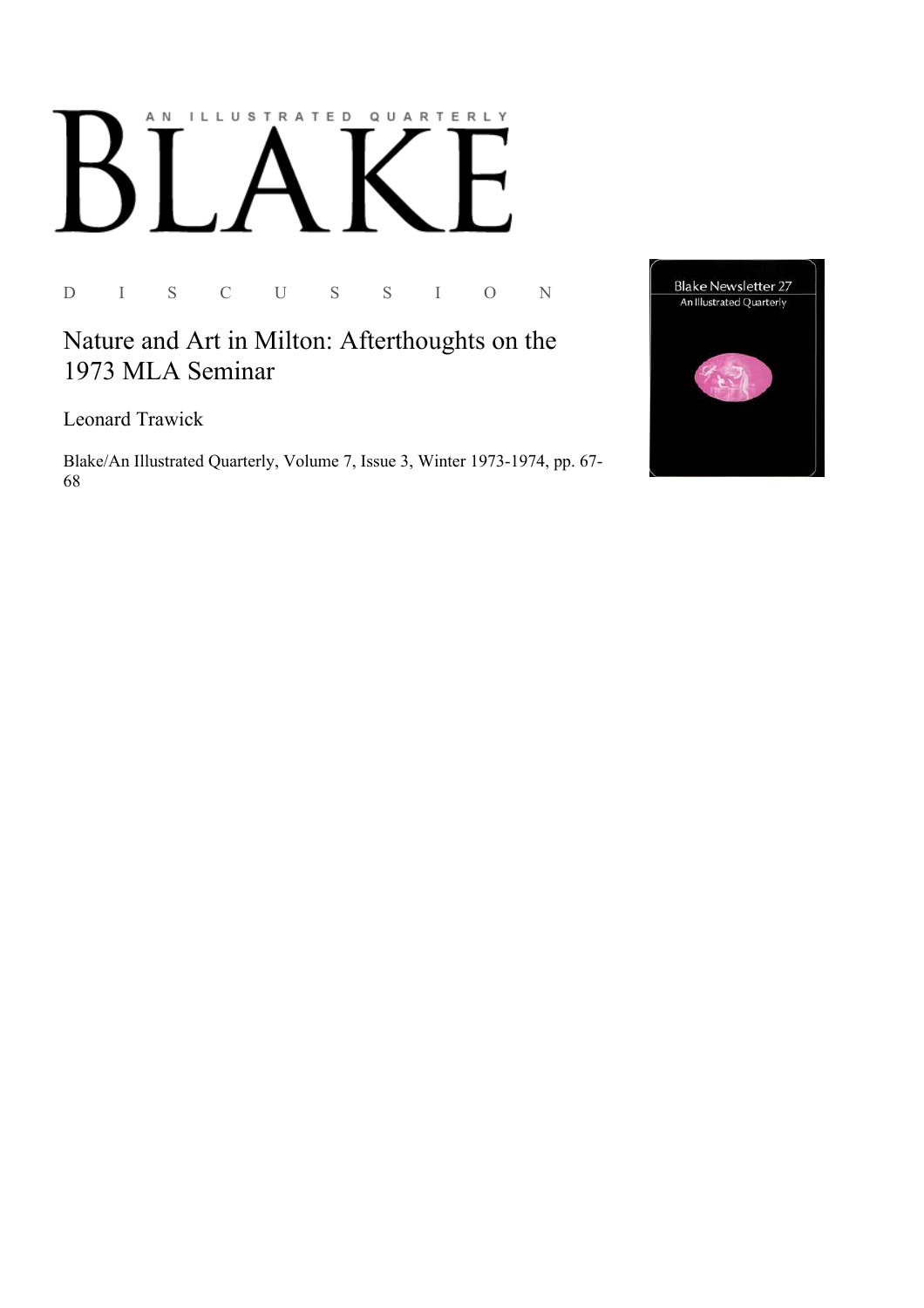67

Nature and Art in Milton: Afterthoughts on the 1973 MLA Seminar

The 1973 MLA seminar "Perspectives on Blake's *Milton"* (based on five papers published in advance in *Blake Studies*, 6 [Fall 1973]) produced some stimulating discussion, but like most such sessions it opened up more avenues for thought than it fully explored. In the following comments I seek the rare gratification of saying at leisure some things that I lacked the wit or opportunity to say during the seminar.

In his opening remarks Karl Kroeber, the discussion leader, challenged the group to consider, among other problems, the ways in which *Milton* is an expression of Blake's critical or aesthetic ideas. Though none of the five papers deals with this question directly, it seems to me probably the most important one to ask about this particular poem. *Milton* has often been compared with *The Prelude,* and for good reason. Here Blake not only comes to grips with his personal role as poetprophet, but, like Wordsworth in his autobiographical poem, he explores the nature of imagination in general, and in particular the relation of the poet's mind to nature. Only the first two of the five papers touch on this topic at all, and neither deals with it in a satisfying way. Mary Lynn Johnson's quite penetrating essay emphasizes the importance of the Christology that underlies *Milton\** but does not go on to relate this valuable idea to the poem's central theme, the relation of the artist to salvation. Thomas W. Herzing cogently analyzes "Natures cruel holiness" as it is portrayed in Book I, but by failing to point out the equally true contrary of sensuous Nature's necessary place in Los's task of regeneration, leaves a misleading impression about the direction of the poem as a whole.

The discussion of the papers was similarly more tantalizing than satisfying. Alicia Ostriker asked Mary Lynn Johnson about the other eternals who were not, like Milton, moved by the Bard's song--does this imply that only the artist can respond properly to visionary inspiration? Johnson replied first by citing Blake's wish that all the Lord's people were prophets, 'and then went on to say that Milton's response is not to write a poem but to begin to act in a way that leads to self-annihilation. Stuart Curran also asked Johnson a pertinent question about the relation of theology to art. But these lines of discussion were cut off before they were much developed.

What needed to be said at the seminar was, first, that Milton's descent, union with Ololon, and triumph over his selfhood are events simultaneously theological and aesthetic in their implications—indeed, the two are hardly separable in Blake; and, second, that the great problem that is solved in the poem is precisely the paradox that physical Nature, while a delusion of fallen humanity and the source of man's continuing error, is nevertheless the only means by which the poetprophet, or the divine humanity in *ewery* man, is able to regain Eternity.

Herzing is misleading when he says in his essay that "All of being . . . possesses two forms: the external form is perceived by the easily enticed and easily deluded sensate eye; poetic vision perceives the inward form, the infinite and eternal character" (p. 30). But Blake is a monist; for him the very existence of those external forms is only an illusion we fall into when our mental powers become dormant, and we allow our selfhood to impose its limitations on our perception of the infinite. Our souls return to wholeness, to renewed participation in Eternity, by casting away the limiting selfhood (i.e., by self-annihilation) and sharing more fully in true reality through imaginative activity . The external forms are not cruel and delusive *per se,* but only when we see them as detached from Eternity, from the infinite within, as Natural Religion does. The energies of Eternity seem terrible when reversed in "the Printing-Press of Los," but that is because we are viewing them with dulled and fragmented vision. In *Milton* Blake believes as he did in *The Marriage of Heaven and Hell,* that "Body is a portion of Soul discerned by the five Senses, the chief inlets of Soul in this age" (Plate 4, E 34). When we see "the Constellations in the deep & wondrous Night . . . the gorgeous clothed Flies . . . the Trees on mountains," we are seeing true "Visions of Eternity" (Plates 25-26, E 121-22), visions which are valid to the extent that our limited minds can handle them. We see only "the hem of their garments": the phrase implies limitation but not derogation. As participants in the MLA seminar pointed out, the phrase alludes both to the angels' limited view of God in *Paradise Lost* (III , 380) and to the curative powers of Jesus' hem (cf. Matthew 9:20-21). Hence it is through *acceptance* and assimilation of the sense world rather than rejection of it that man--and preeminently the prophetic artist--returns to Eternity. That is what Los is doing when he builds Golgonooza, and

*Leonard M. Trawiak is Professor of English at The Cleveland State University. He is editor of*  Backgrounds of Romanticism *(Indiana University Pressy 196?) and has written on Blake for* Studies in Burke and His Time.